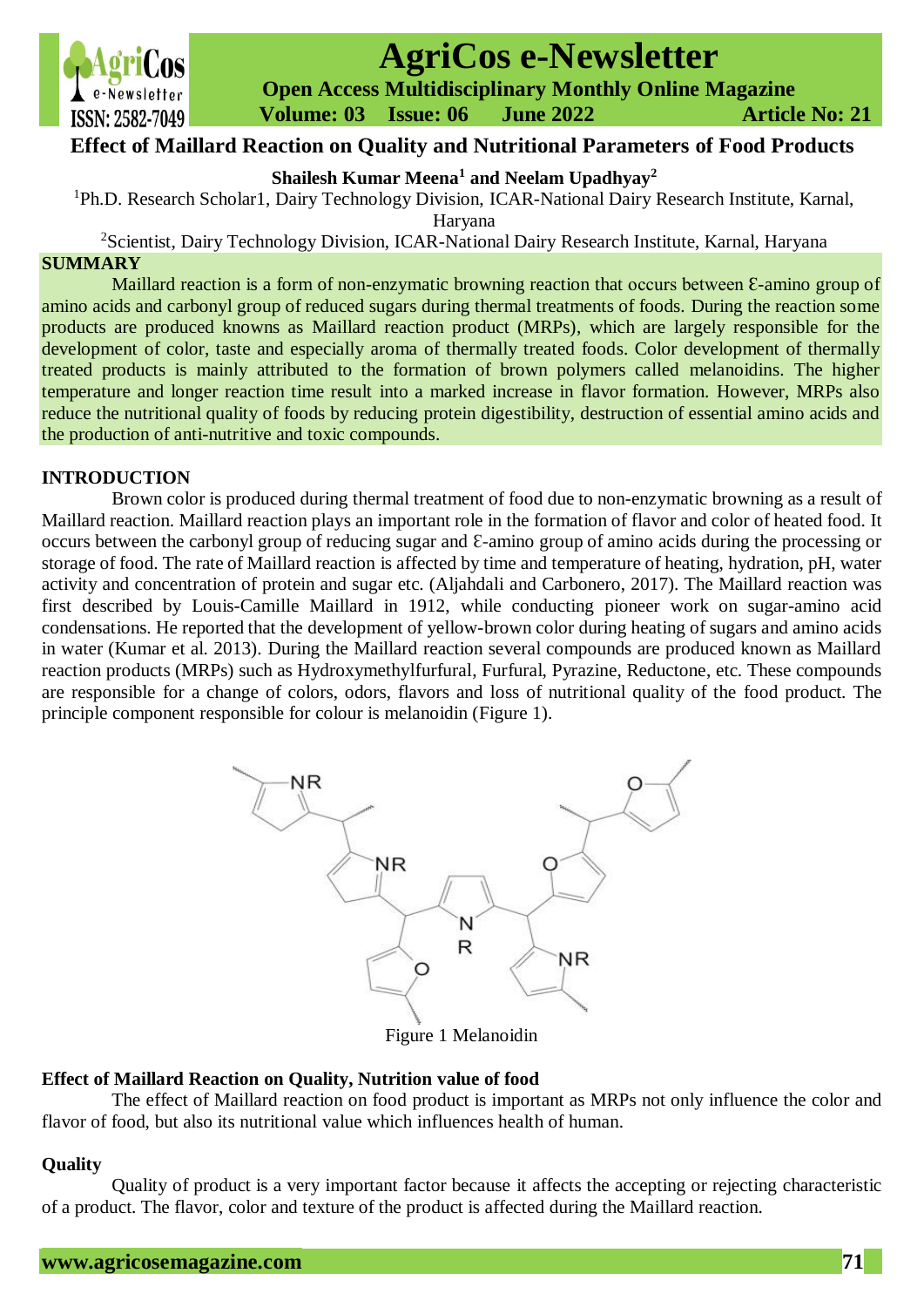### **Flavor**

In any food product the flavor is produced by the volatile compound and there are also nonvolatile compounds that participate in flavor formation; for example, salt and lactic acid in bread (Starowicz and Zieliński, 2019). In Maillard reaction the volatile compounds are produced by Strecker degradation reaction such as aldehyde, pyridines, pyrazines, oxazoles, thiazolesetc responsible for the formation of flavor which is depends on the type of sugars and amino acids involved, and on reaction temperature, time, pH and water content. MRPs responsible for flavor formation can be divided into three classes of molecules: oxygen-containing, nitrogencontaining and sulfur containing compounds and the quantity of the compound varies within the range 1 μg/kg to 100 mg, 0.001–10μg, and 1 μg to 1.5mg per kg of food sample respectively (Starowicz&Zieliński, 2019).

### **Color**

The colour formation is the primary characteristic of the Maillard reaction during processing and storage of product. It is desirable for many products such as baked foods, coffee, cookies while undesirable in some kinds of food products orange juice, white chocolate, milk and powder. At the final stage of the Maillard reaction the color is developed by condensation of carbonyls and amines forms high molecular weight compounds, known as melanoidins (browning) (Starowicz&Zieliński, 2019).The color producing compounds are either unsaturated nitrogenous or nitrogen-free polymers and can be grouped into either low molecular weight pigments (two to four linked rings with extended double-bond conjugation) or high molecular weight melanoidins (molecular weight of several thousand daltons, with discrete chromophores). The methylene group of the furanone is undergoesaldol condensation with aldehydes, such as furfural and other aldehydes willalso condense and yellow to red color product is produced. Accordingly, dicarbonyl compounds should lead to crosslinking (Nursten, 2007).

## **Texture**

''Texture is the sensory and functional manifestation of the structural, mechanical and surface properties of foods detected through the senses of vision, hearing, touch and kinesthetics'' and which is affected by the functional properties of the protein such as protein crosslinking formation, emulsions properties and protein– polysaccharides conjugates formation (Starowicz&Zieliński, 2019). Proteins glycation and aggregation processes responsible for bars hardening of protein, which was increasing during the storage. The replacement of reducing sugars with sugars alcohols can minimize the increase of hardness. Protein and polysaccharides conjugates addition (formed during MR), might successfully promote the quality of some food products through emulsion, gel and foam formation

## **Nutrition**

When foodstuffs undergo MR, the nutritional value of food is reduced, and some proteins are lost or become non-digestible. Exposing glucose and lysine to different heating periods caused loss of lysine. The interaction between glycine and glucose reduced the protein efficiency ratio (PER) by 22%, which reduced digestibility of nitrogen and metabolism of proteins measured in animals. Nutritional losses occur during Maillard reaction are considered problematic in dairy, eggs and cereal products as thermal treatment or long-term storage conditions. Challenges include destruction of essential amino acids, decrease in protein digestibility and chelation of trace metals (Perez-

## **Protein digestibility**

The amino acid bioavailability reduces during the Maillard reaction by direct interaction between proteins and sugars. The decrease in protein digestibility is another symptom associated with Maillard degradation of the nutritional quality of proteins. The proteolytic and glycolytic enzyme are blocked by chemical modify cation of protein-bound amino acid residues and reduce the hydrolysis necessary for digestion. The crosslinkingby peptide chain initiated via protein glycation prevents proteolysis by enzymes such as trypsin and carboxypeptidase (responsible for digestion) (Perez-Locas&Yaylayan, 2010).

## **Chelation of metal**